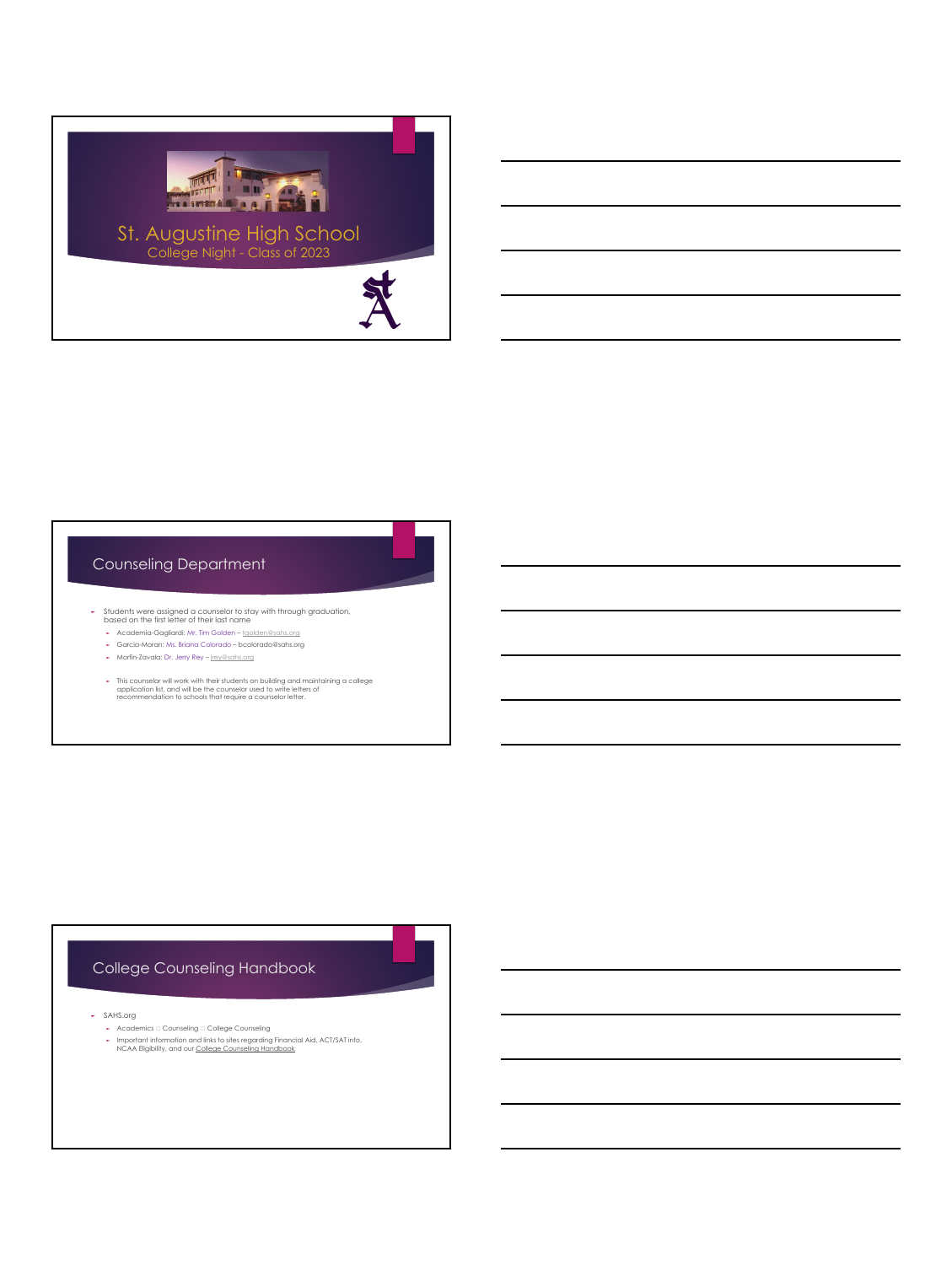## Spring Semester checklist

- ► Work hard to earn good grades and boost GPA
- ► Register for senior year courses
- ► Schedule Tests: ACT, SAT
- ► Schedule a family meeting with your assigned counselor
- ► Complete taxes and work to get your finances in order



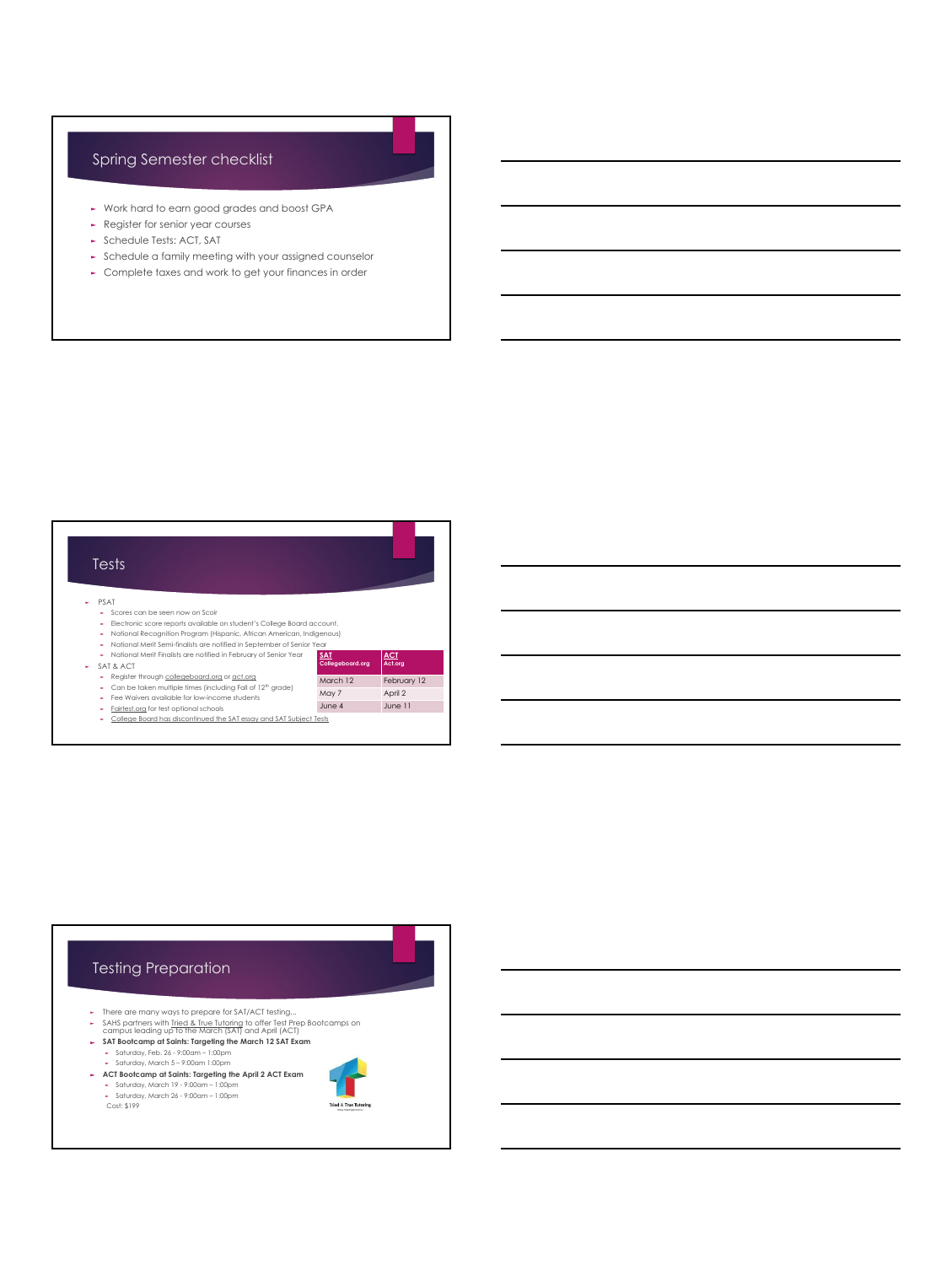# Financial Aid

- ► Financial Aid comes in many forms: Aid from state or federal government, scholarships, grants, etc.
- ► You can begin filing your FAFSA in October, based on the taxes you file in April (prior-prior year)
- ► Use Net Price Calculators on each school's website to help understand what you may be expected to pay
- ► Use websites like FastWeb to begin researching and even applying for different scholarships.

## **NCAA**

- ► Students th[at are considering playing](http://www.eligibilitycenter.org/) NCAA sports should create an account at**www.eligibilitycenter.org** during the spring semester
- ► Athletes interested in competing at the Division I or II levels need to create a *Certification Account* and pay a \$90 fee.
- ► Athletes interested in Division III or unsure about what level they will pursue need to only create a free *Profile Page*
- ► Refer to the NCAA handout for the requirements of Div. I and II athletes



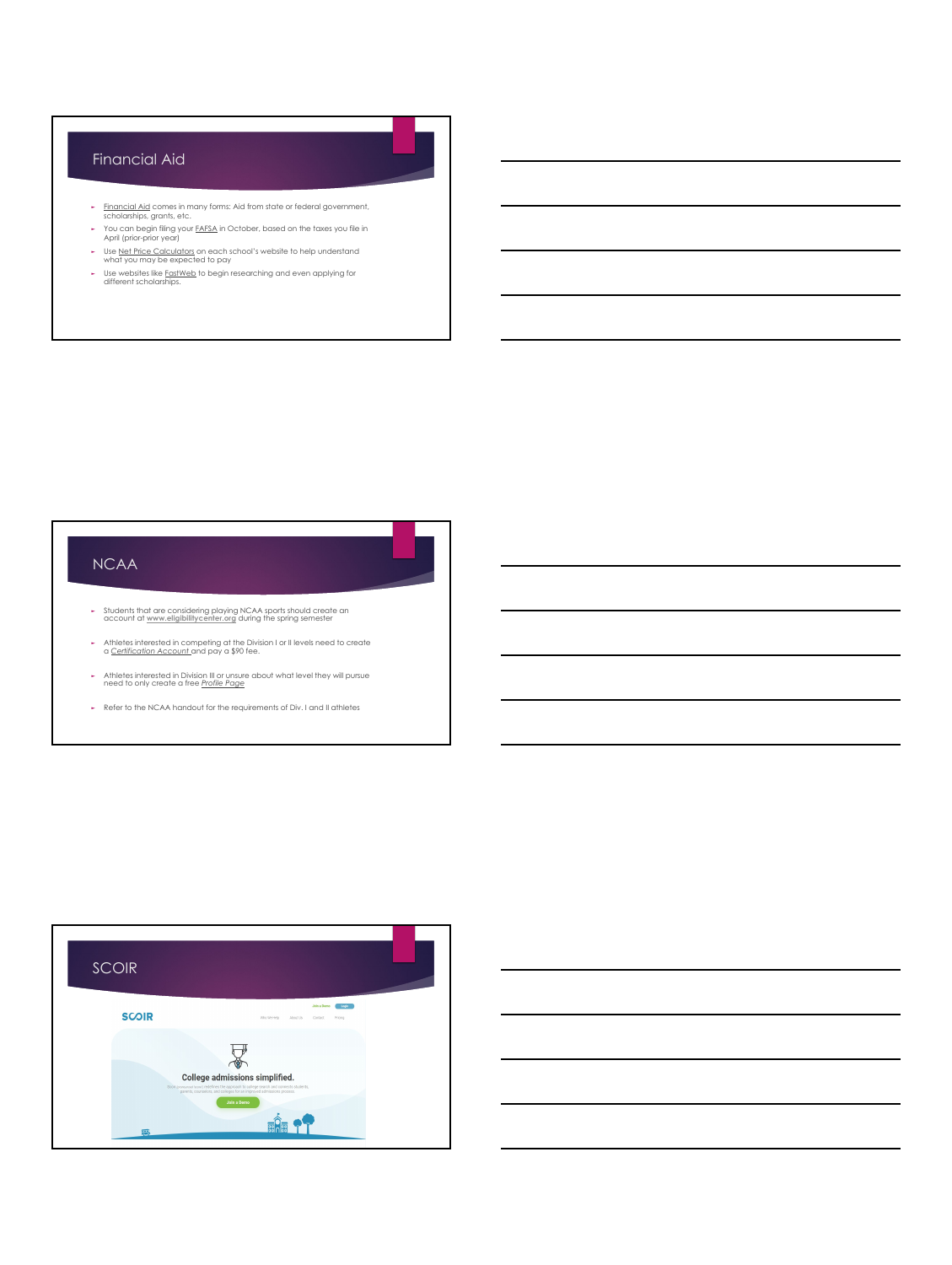## Family Meetings

- ► One or both parents AND the student
- ► Takes about 30 minutes
- ► Can be during school, lunch, after school, or in some cases evenings
- ► Email your assigned counselor with several options that work for you
- ► Complete **Parent Survey in SCOIR** before meeting
- ► Students should complete **Junior Survey in SCOIR**
- ► Having a list of colleges in SCOIR before meeting is helpful

## Visiting Colleges

- ► There is no better way to learn about a school than setting foot on their campus and experiencing it first hand.
- ► Public colleges have daily tours and usually do not require a reservation
- ► Private schools like you to call a few weeks ahead of time to schedule a tour
- ► Try to see the campus when classes are in session if possible

## College Fairs

- ► The in-person NACAC College Fair will take place in Orange County on Sunday, April 24 from 1:30-4:30pm. Register at nacacfairs.org
- ► Instead, multiple [virtual fairs](https://www.nacacattend.org/fairs) will be offered throughout the Spring by NACAC
	-
	- ► January 30th<br>► February 8<sup>th</sup> (VAPA)<br>► February 15<sup>th</sup>
	- ► February 24th (STEM)
	- ► April 3rd<br>► April 12<sup>th</sup>
	- ► April 26th
- ► Register at http://nacacattend.org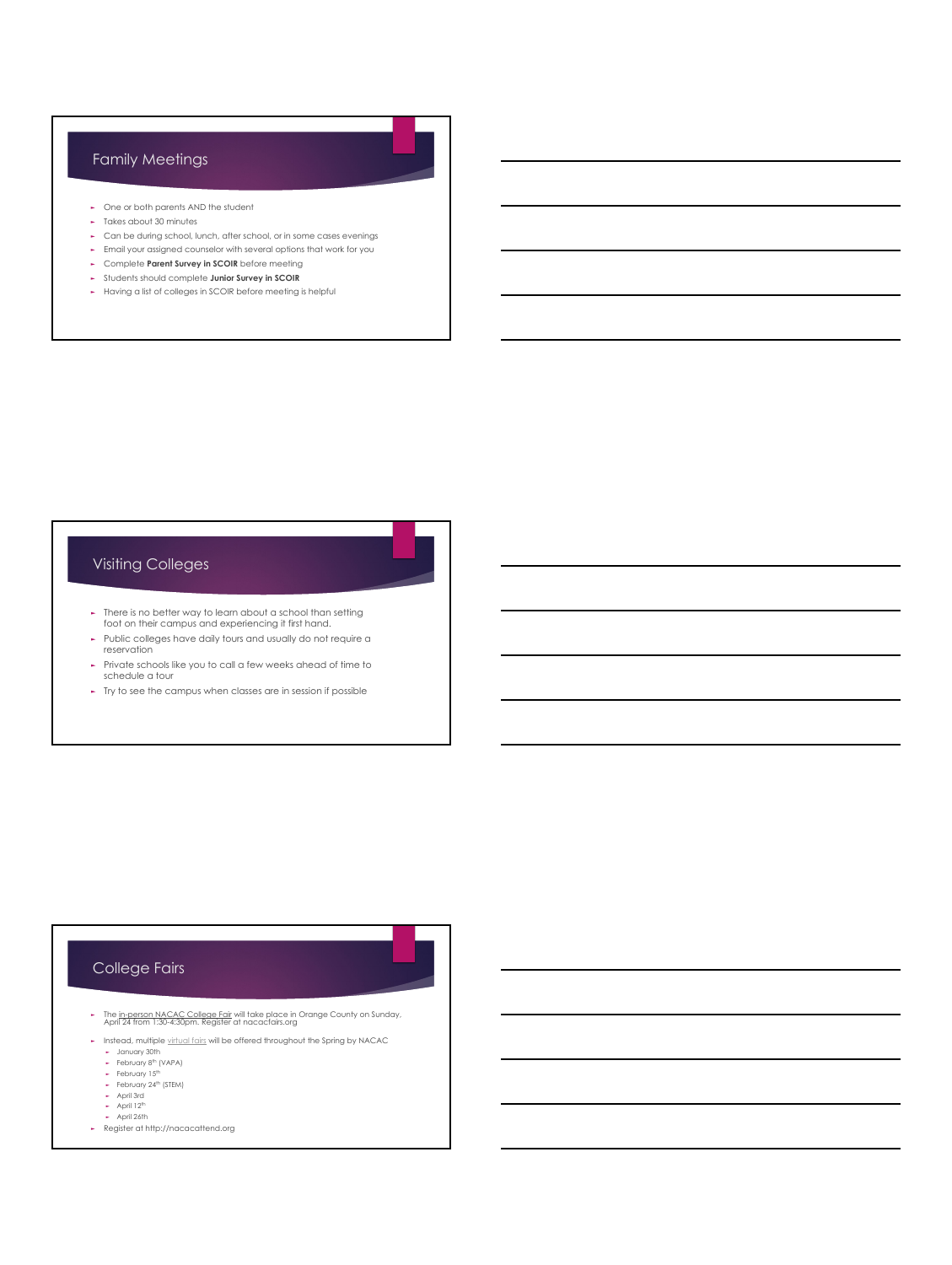#### Summer

- ► Students are encouraged to be as productive as possible over the summer
	- ► Having a job
	- ► Taking a class ► Securing an internship
	- ► Applying to an enrichment program
	- ► Visiting colleges
	- ► Preparing to retake SAT or ACT
- ► *College Application Workshop* at Saints in August ► 5 days long 3.5 hours per day (morning & afternoon sessions available)
	- ► Begin applications, write & revise essays, apply for scholarships, organize this process
	-

#### Senior Year – Fall semester

- 
- ► Attend <u>Senior Parent Night</u> (usually during the first week of school)<br>► Many colleges will begin accepting applications in September
- ► Students need to request letters of recommendation from teachers in September & October
- ► Attend Financial Aid Night in early October
- ► Submit FAFSA in October for priority in financial aid (we submit Cal Grant forms automatically for you)
- ► November is a major month with many Early Action/Decision deadlines, and in California, all UC and CSU applications are due by November 30<sup>th</sup>
- ► Try to have all applications completed by Christmas, and all testing must be completed by December
- 
- ► Pray and keep a sense of humor!

#### Senior Year – Spring semester

- ► Continue to research and apply for scholarships
- ► Inform the counseling center about your acceptances
- ► Choose and deposit at one college by May 1st
- ► Coordinate final transcripts to be sent to the enrolled college
- ► Graduate, Celebrate, and get ready for College!